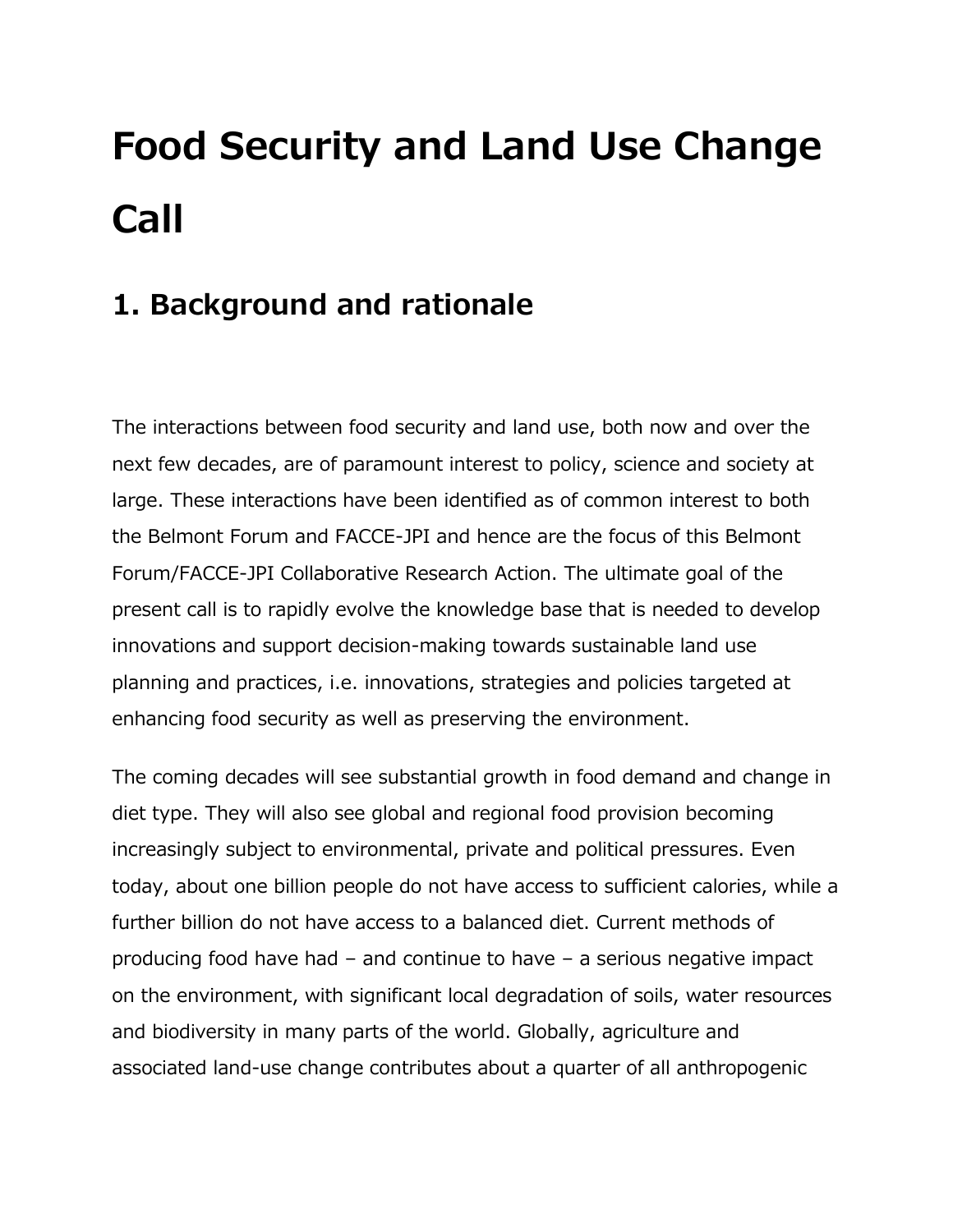emissions of greenhouse gases, and significantly affects global nitrogen and phosphorus dynamics. The need to produce more food, animal feed, fibre and biofuels, as well as the need to use land for conservation or recreation will impose growing pressure on already scarce land resources to sustain ecosystem health and services. Such pressures will be exacerbated by the impacts of climate change.

This Collaborative Research Action focuses on one aspect of food security: the two-way interactions between the dynamics of food systems and land use change, including the implications of the change on biodiversity and ecosystem services. Food security research is a vast agenda spanning political, economic and social issues related to sustainable food production and above all to access to food in terms of quantity as well as of quality. Trying to access all the complexity in one call would be virtually impossible... Land-use, and especially change in land use, is arguably the most significant driver of environmental change as it leads to many of the main areas of concern: loss of biodiversity, greenhouse gas emissions, soil degradation and alteration of hydrological cycles. Land-use change is occurring worldwide due to human development dynamics. It ranges from whole-scale changes in land cover (e.g., from natural forest to grassland/cropping, "extensification"), to changes in the intensity of cropping on a given site (e.g., from one crop per year to two crops per year, "intensification"), as well as changes in the type of cropping on a given site (e.g., from food crops to energy crops), or from crop production to conservation. The nature of changes in the farming technologies and practices employed (e.g., the use of fertilizers, soil and water management, rotations, set-aside) can differ substantially in their effects on carbon storage, biodiversity, hydrology, etc.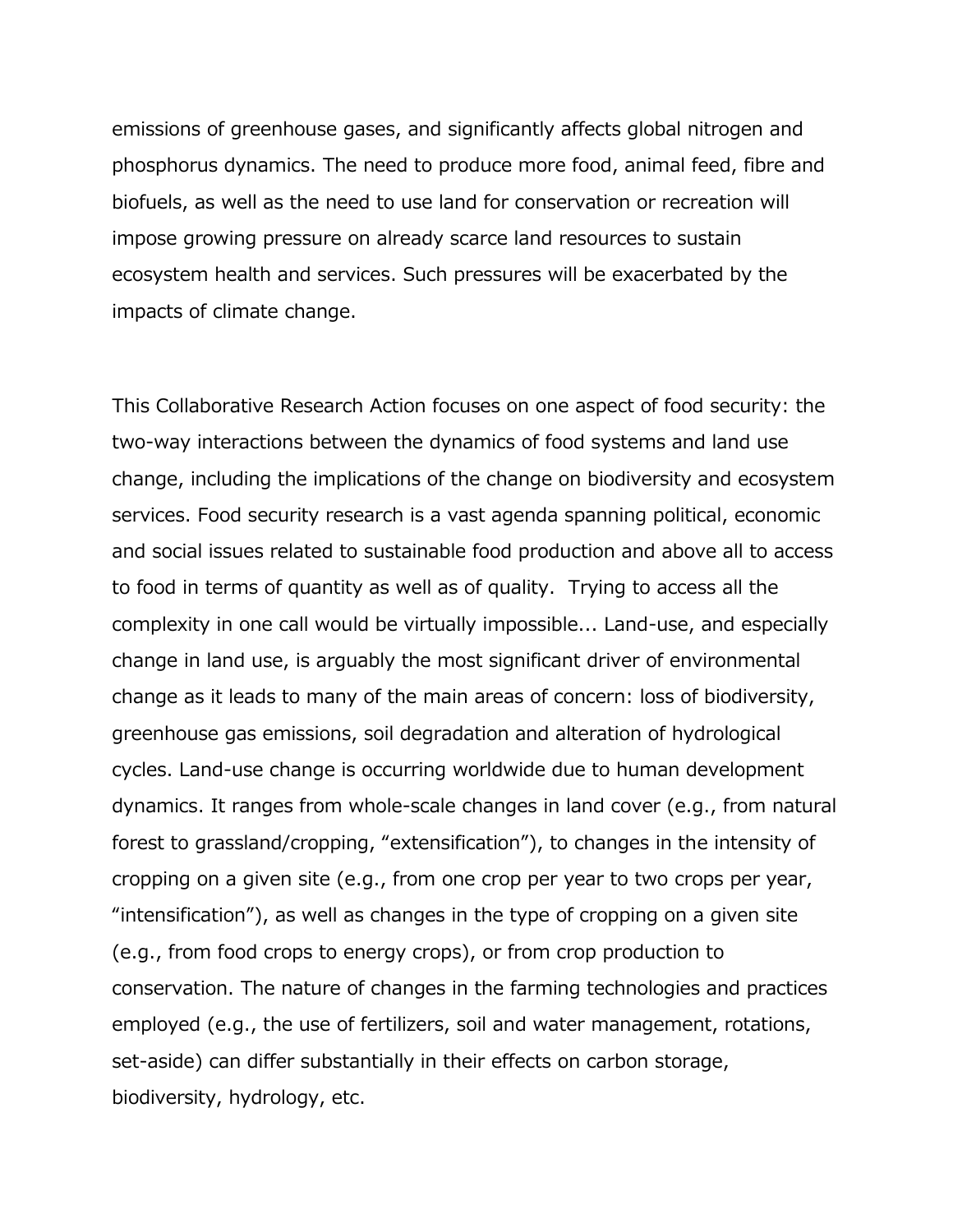Change in land use also impacts access to food. It is a major driver of social change, especially since social systems translate into specific spatial organization patterns (e.g. multifunctional land areas versus specialised land areas; individual property rights versus customary rights, etc.). Land use change impacts livelihoods and economic systems, migration patterns and social cohesion, and on cultural norms and preferences. Along with land use change, social and economic value systems can change; markets and trade opportunities can open and close; and political, economic, cultural and social capitals can all be gained and lost.

Many nations are grappling with the research challenges presented by this complex agenda. In order to add value to individual nations' efforts, this Belmont Forum/FACCE-JPI collaboration will focus international effort on enhancing understanding of the diversity of spatial scale interactions between land use change and food security dynamics.

This Belmont Forum/FACCE-JPI collaboration will contribute to the new global platform [Future Earth](http://www.icsu.org/future-earth) (launched at Rio+20), and where appropriate will enhance collaboration for the [Climate Change, Agriculture and Food Security](http://ccafs.cgiar.org/) program (CCAFS) [\[1\]](https://belmontforum.org/food-security-and-land-use-change-call#_ftn1) as well as the [Global Land Project](http://www.globallandproject.org/) [\[2\]](https://belmontforum.org/food-security-and-land-use-change-call#_ftn2).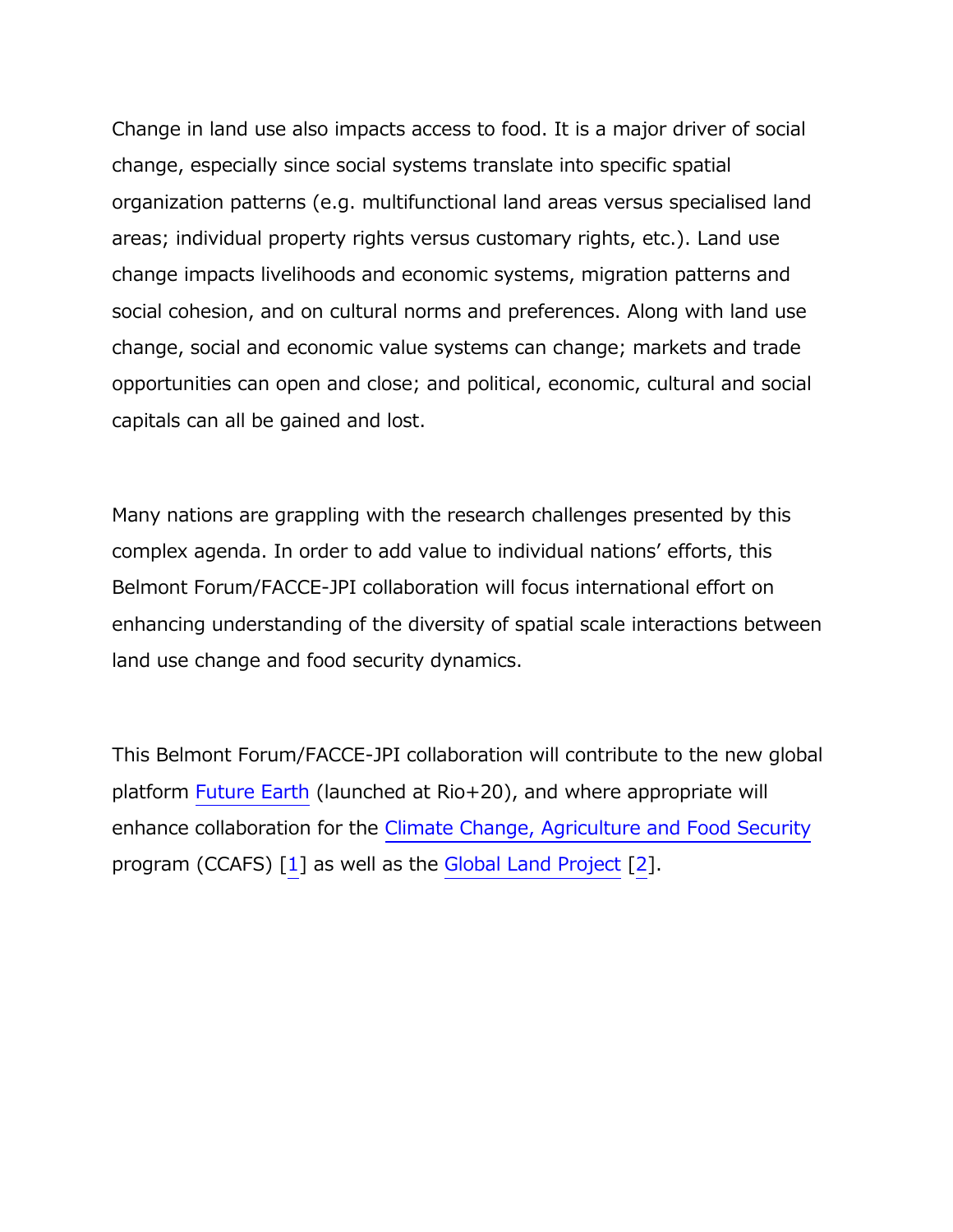# **2. Objective and Fundamental Questions**

Recognizing that the issues of food (in)security are of local relevance, driven by both local, regional and global forces, that changes in land use are local in character but some of the driving forces are regional or global in nature, that food systems are influenced by land use types and changes thereof and that some actions taken to ensure/improve food security influence land use and changes thereof, it is the objective of this call:

To increase scientific understanding of the dynamic spatial scale interactions between food security and land use in the context of global change, and the consequences of these interactions for climate, ecosystems and social systems, including their economic and cultural dimensions.

Under this Collaborative Research Action, with its overall focus on food security, this 2013 call emphasises three fundamental topics:

- TOPIC 1: Land use change impacts on food systems
- TOPIC 2: Food systems dynamics as driver of land use changes
- TOPIC 3: Feedback loop interactions between land use change and food security dynamics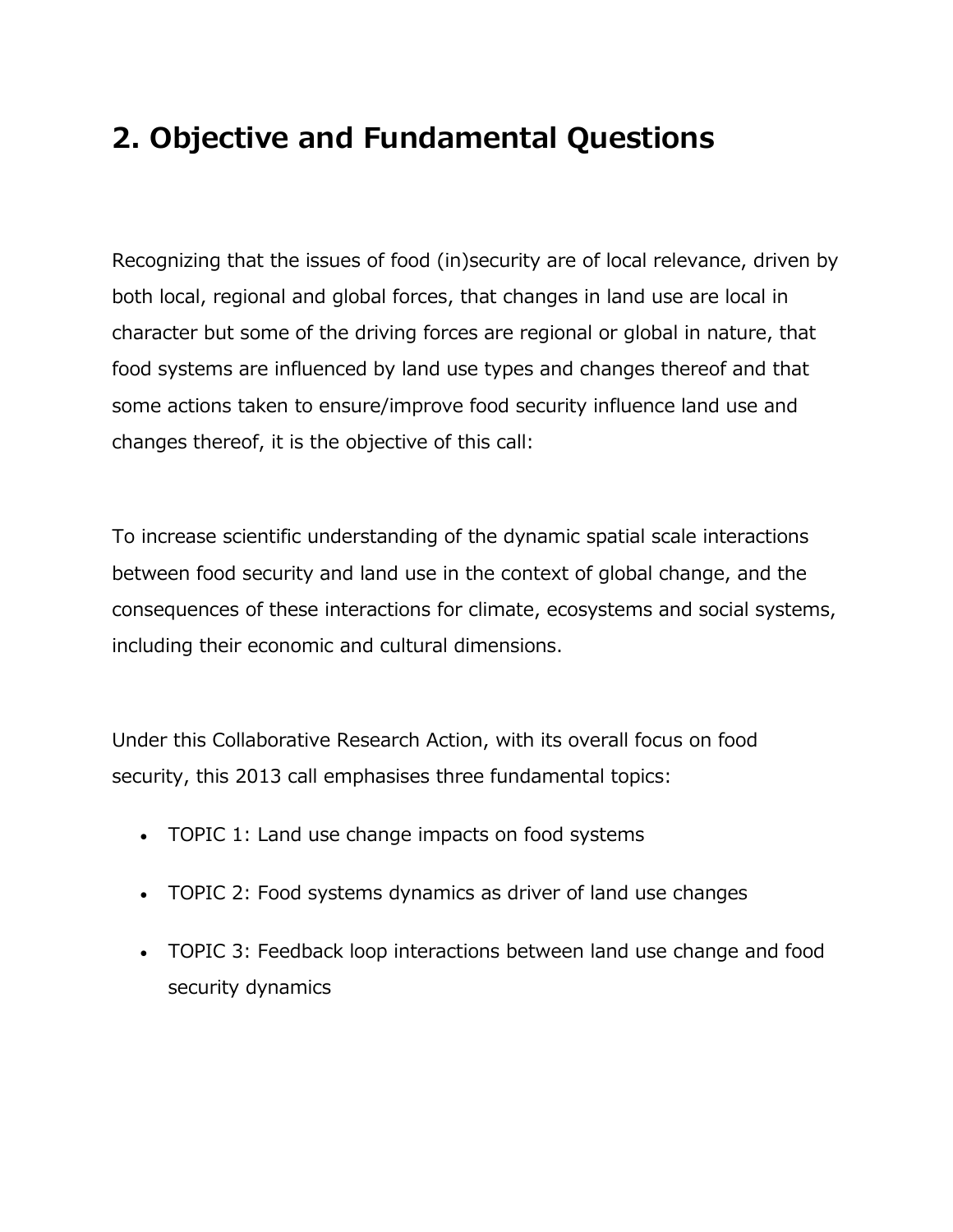We call for innovative and collaborative international research to investigate local/regional/global interactions of land use change and food security.

Such research must go beyond individual national efforts, and should demonstrate sharing of ideas, resources, and research facilities to mutual benefit.

#### **3. The research approach**

Project proposals should be flexible in spatial scale and chosen territories, but should demonstrate a multi-scale approach, either vertical interconnections between local/regional/global dimensions or horizontal trans-boundary interconnections. They should focus on time scales of up to a few decades (in the past or/and the future).

Each project must include international trans-disciplinary and multi-stakeholder participation in co-design and co-implementation. Research outputs should be targeted towards decision-making (including public, private and communities) and innovation (technological, organisational and institutional), recognising the complexity of the associated decision-making processes and innovation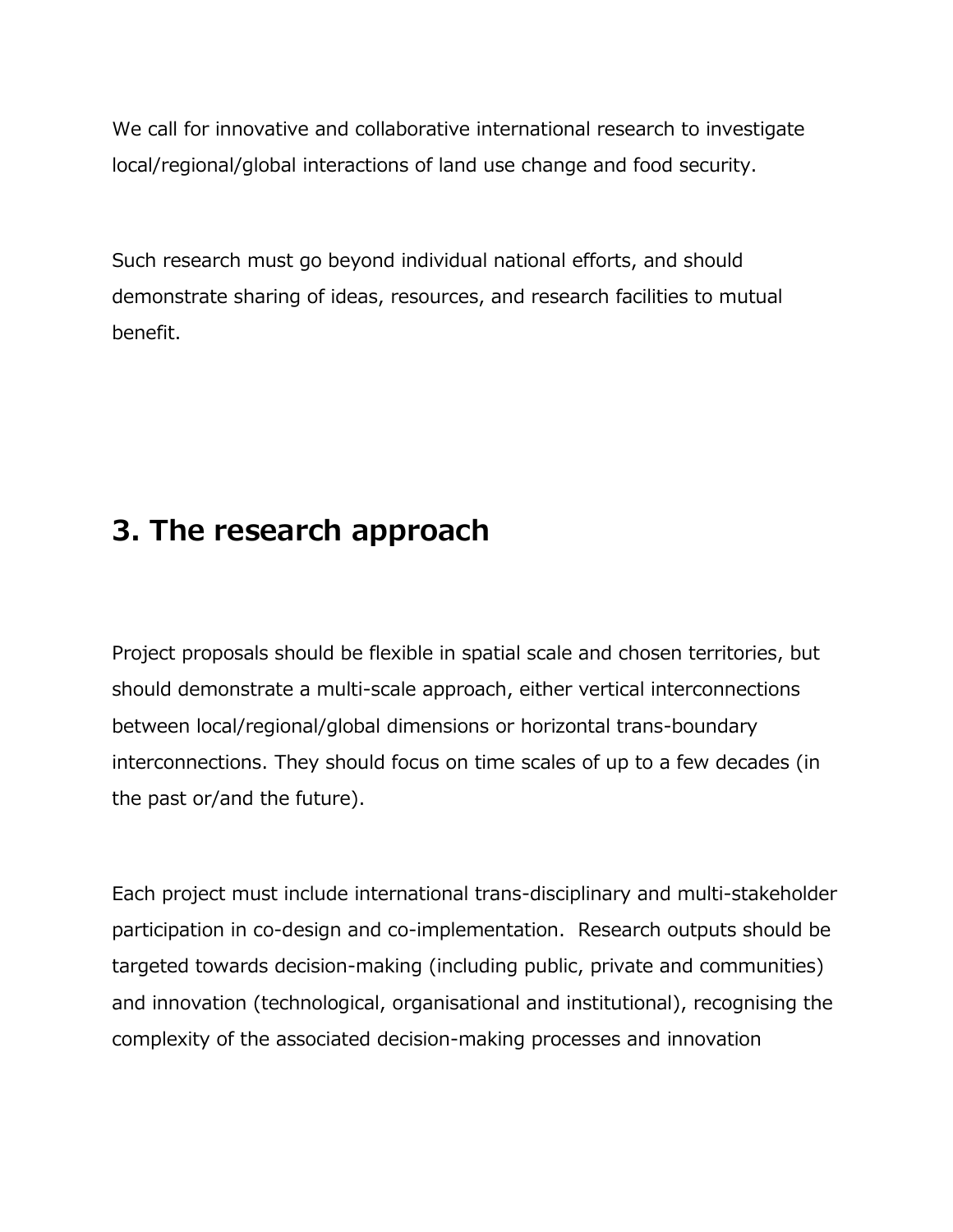challenges.

Proposals must integrate natural and social systems and must examine a variety of coupled interactions and feedbacks among relevant systems.

Proposals seeking to address the substance of this call must include one or more of the following components: development of a conceptual issue; exploration of technical and/or policy innovation and development; institutional and governance issues relating natural resources and food systems. They could use various approaches, if relevant, such as synthesis of existing knowledge, gathering new data, improving specific process understanding, model development and evaluation, scenario analysis, etc.; as well as tools such as institutional surveys and mapping, mentoring activities, methodological development, network establishment, policy drafting workshops, project support for managers and IT staff, summer schools, etc.

Clear added value of the international consortium should be demonstrated and, if relevant, the added value for national investments.

#### **4. Call process**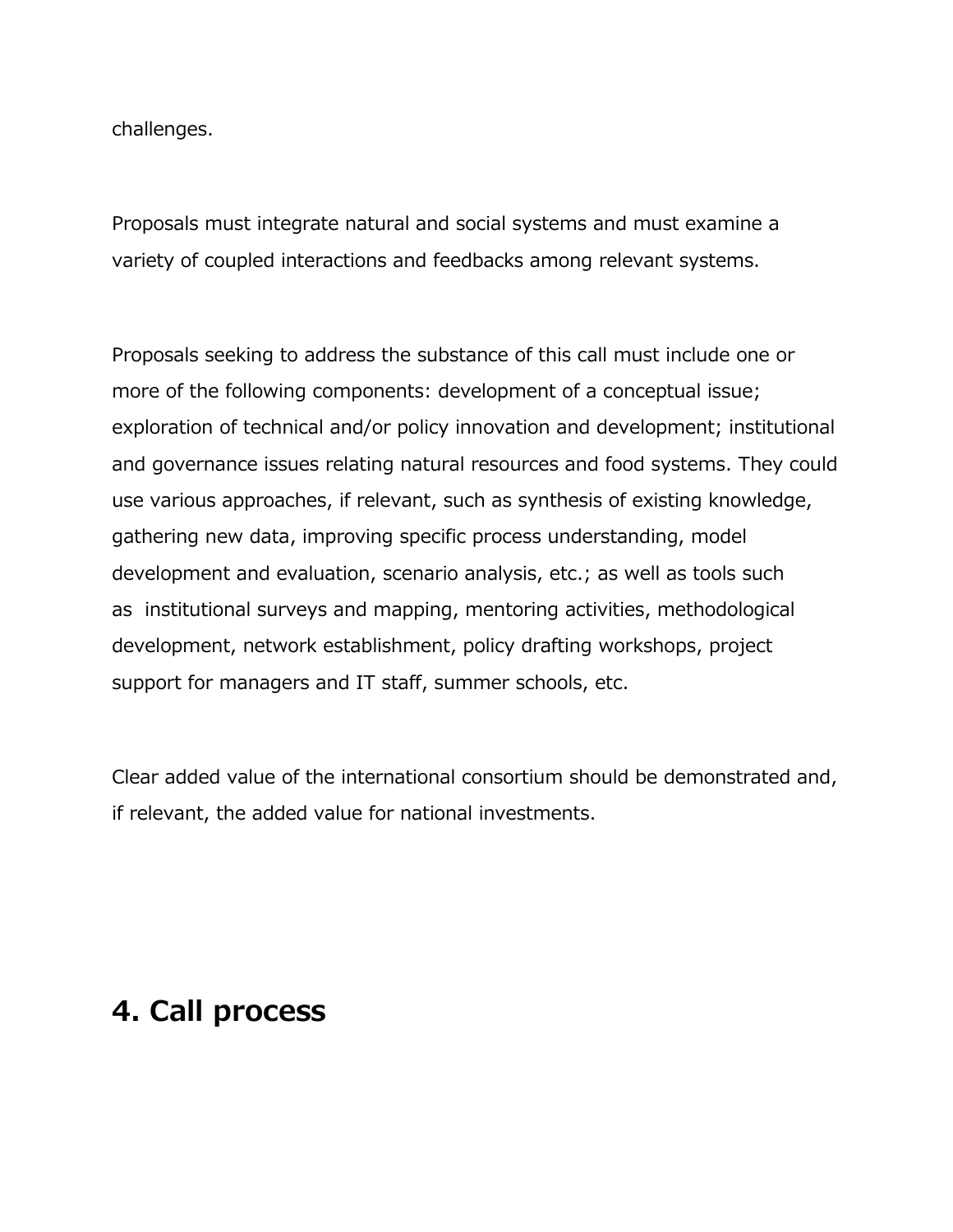Recognizing that there is a need for adequate interdisciplinarity and end user community engagement, there is the need to promote the building of communities/networks that effectively engage relevant stakeholder groups. Interdisciplinarity and stakeholder engagement is likely to be fostered within community building projects, and requires time to engage people and raise trust. Conversely, it is recognised that there may be networks established from previous initiatives which are ready to embark on large scale projects.

Thus, this call offers two types of project:

- Type 1/Community building projects
- Type 2/Medium- to long-term integrated projects

### **5. Country participation**

Funding should support researchers to cooperate in consortia consisting of partners from at least three of the participating countries. Moreover, so as to benefit from the additional geographic breadth brought by the link between the Belmont Forum and European FACCE-JPI, all proposals including FACCE-JPI countries should also include at least one Belmont Forum country which is not a member country of FACCE-JPI (see the page How to Apply).

Researchers from countries not represented by any of the Partner Organizations can participate in the research project at their own expense. Each consortium must also show clear links to users and include collaboration